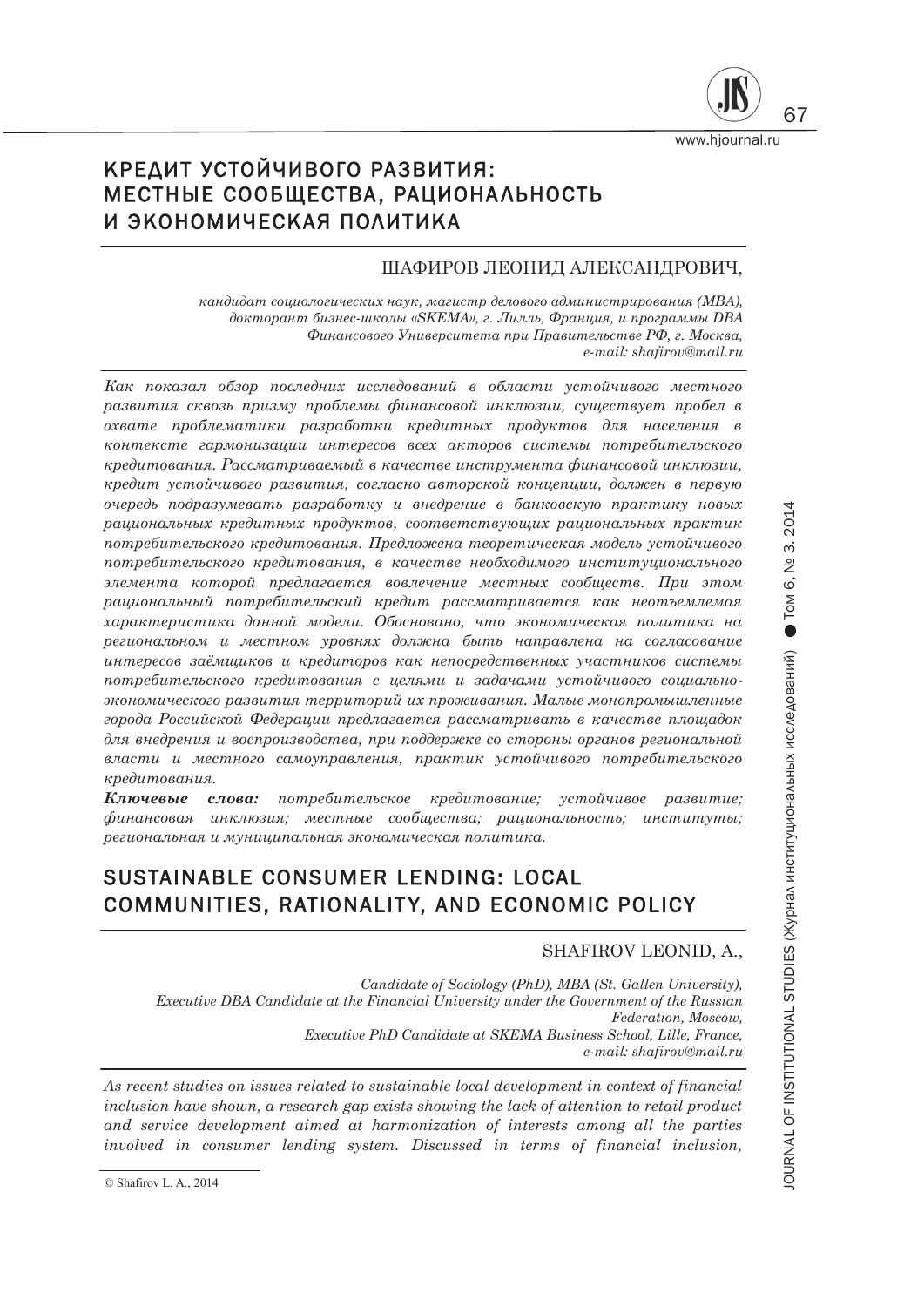*sustainable consumer lending is proposed to start with development and introduction of new, rational, consumer loans and credit practices. A sustainable consumer lending model is suggested as involving, in institutional perspective, local communities as its essential element, rational consumer loan being considered as a feature of the model. Regional and municipal economic policies aimed at alignment of the interests of borrowers and lenders, along with sustainable territorial development priorities, are proposed to induce community-oriented product development in retail banking. Small mono-industrial towns of the Russian Federation are viewed as the testing areas for regional or municipal authorities to support practical implementation and replication of such sustainable practices.*

*Keywords: consumer lending; sustainable development; financial inclusion; local communities; rationality; institutions; regional and municipal economic policy.*

*JEL: G21, G28, R51.*

#### **Introduction**

Consequences of credit boom, growing competition in a consumer loan market, increasing society demand for socially responsible financial services to eliminate disparities and improve social efficiency of consumer lending, in particular (*Shafirov, 2013a; 2013c*), confirm relevance and topicality of research related to differences of group of borrowers and their interests.

New consumer loan products development and implementation are the usual subject for studies on banking and finance. As a rule, the focus is on interactions between a lender (financial intermediary) and a borrower (individual) in the credit process (see for example *Friexas* and *Rochet, 1999*). Credit risks, including those both of the lender and of the borrower, are studied primarily in the context of different designs of credit agreements, and transaction costs related to the lending process – completing and servicing a loan by the lender – and to liabilities that are to be fulfilled by the borrower.

Looking for ways to reduce their own credit risks, along with expenses, lenders, in the process of product development, generally do not consider it important to focus on issues related to financial inclusion, especially of the poor, low-income, and disadvantaged people. As a result, other things being equal, part of the population, in particular those who live in remote rural areas and depressed territories, often have difficulties in accessing affordable and available credit. Certain types of loans may be high-cost because of their territorial remoteness or lack of necessary documents (*Demirguc-Kunt* and *Klapper, 2012*).

In our previous paper (*Shafirov, 2014b*) selected works on the issues of possibilities for harmonizing interests of consumer lending system participants through product development were analyzed. The article provided a review of literature on microfinance, relationship banking, social banking, community banking, and group lending practices in context of achieving financial sustainability by both borrowers and lenders having their interests harmonized with those of sustainable territorial development. Discussed in the context of financial inclusion, these practices are generally associated with opportunities for different social groups, especially low- and medium-income ones, to get involved in mainstream banking. Having all the above dimensions taken separately covered by existing literature, the research gap was identified, showing the lack of attention to retail product and service development aimed at harmonization of interests of consumer lending system participants (*Shafirov, 2014b*).

In the present paper, we suggest a sustainable consumer lending model to be viewed in institutional perspective as involving local communities as its essential element, rational consumer loan being considered as a feature of the model. Economic policy aimed at alignment of the interests of borrowers and lenders, along with sustainable territorial development priorities, is proposed to induce community-oriented product development in retail banking.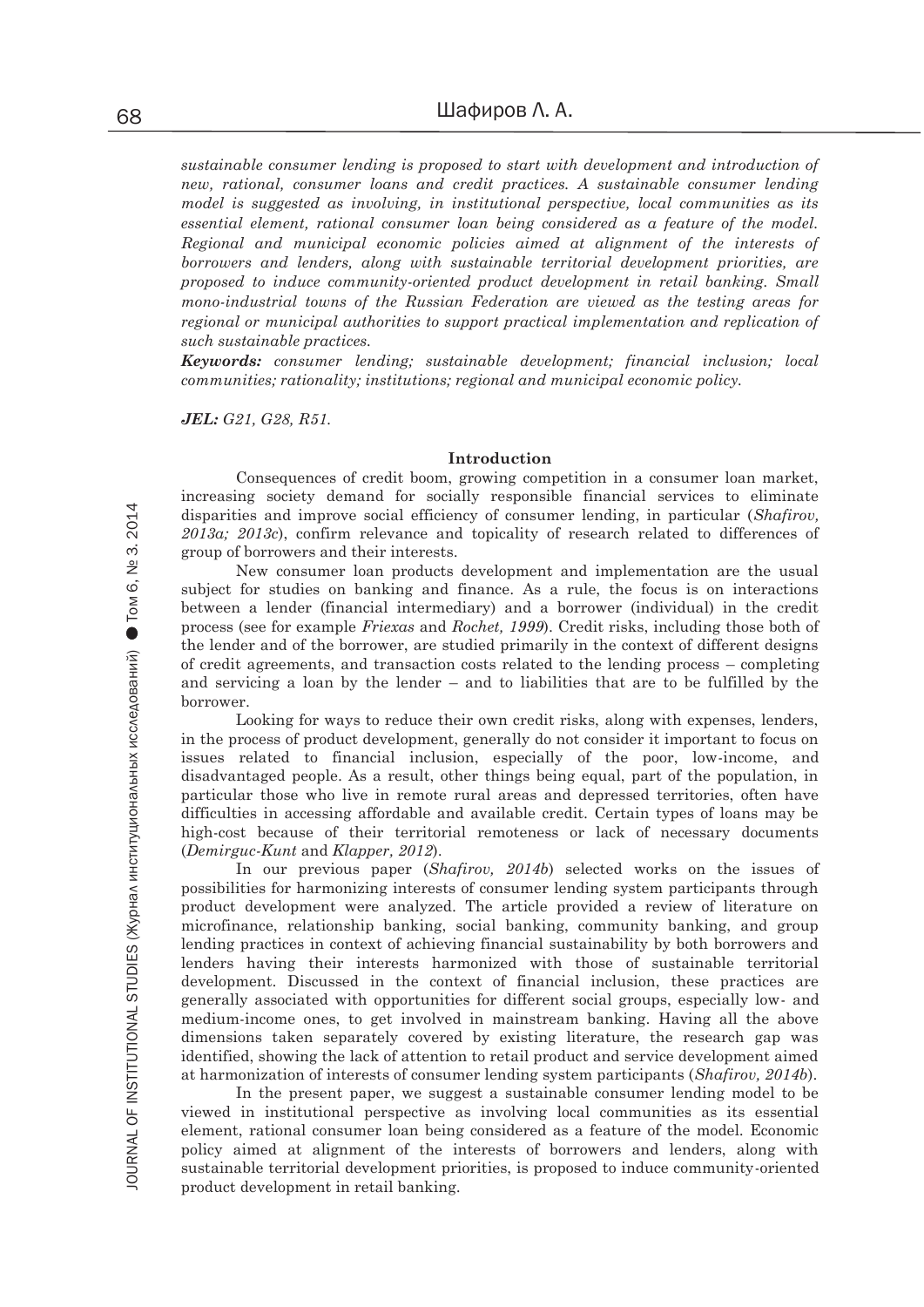#### **Consumer purpose loan as a tool for financial inclusion**

Is important to note that conceptions of consumer lending reviewed in (*Shafirov, 2014b*), generally focus on the interests of the key parties involved in the credit relations, namely, lender's and borrower's ones. As a rule, social or community interests are taken into account indirectly. When engaging of low-income and socially vulnerable groups in credit activities, researchers appeal for the interests of "society as a whole" including weakening of discrimination, equalization of rights and opportunities for citizens. However, research findings are misrepresented by the fact that personal features and constraints are not taken into account.

Thus, on the one hand non-purpose short-term unsecured loans, provided by banks and microfinance institutions to the Russian households, fit for the poor, low- and medium income groups, improving their access to credit or financial inclusion. But on the other hand excessively high interest rates, combined with the lack of transparency of accrual of interest for financially illiterate people, cause, in turn, excessively high debt burden, make the loan a predatory loan, and forcing the borrower to apply for credit again in order to pay previously incurred liabilities and obligations. At that, purposes and ways borrowed resources are spent generally remain unharmonized with those of borrowing households' well-being in a long-term perspective.

Financial inclusion of that kind would at best raise current consumption of the household (eventually leading to its reduction as a consequence of the requirement to repay the loan borrowed and the interest accrued thereon); at worst – it would promote conspicuous consumption and irrational spending, i.e., borrowed resources wasting.

Evidence from Russian consumer lending market suggests that borrowed resources are used by households primarily for non-investment spending: about 80 percent of new loans today are taken out to pay old debts. Date of first delinquency is now nearly twice sooner, compared with year and a half ago (*Noskova, 2014*).

In turn, achieving true financial inclusion rather should start with the development and introduction of new consumer loans and credit practices. These should include purpose consumer loans designed for different types of borrowers classified by income levels. An essential requirement is that loan purpose, that is ways of spending borrowed resources, should be at least harmonized with interests of the local communities related to sustainable development. If otherwise, one can assume that increased access to consumer credit will benefit only those borrowers who is well-aware of his own interests and understands its rationality. The rest of the borrowers are likely to experience serious negative effects of injudicious lending (*Shafirov, 2013a; 2013c*).

#### **Sustainable lending model: the role of local communities**

Recently, research of the local communities and their important role in financial system became subjects of study. Evidence suggests that in the USA, so-called "community banks" have been grown fast since 1984 (*Federal Deposit Insurance Corporation, 2012*). Instead, in Russia the reduction of small local (regional) banks is observed, accompanied with the federal banks' branch network expansion (*Rodnina, 2014*). However, in our opinion, this tendency cannot be regarded as an impediment to the joint participation of lenders and community leaders in new consumer lending products development. To substantiate this assumption, large banks' potential capability to develop relationship banking, proven, for example, in (*Uchida, Udell* and *Yamori, 2008; de la Torre, Pería* and *Schmukler, 2010*), can be considered.

Considering increasing role of local communities, it seems appropriate to view them as full-fledged participants in the sustainable consumer lending system (see for instance *Volchik, Shafirov* and *Oganesyan, 2013; Shafirov* and *Oganesyan, 2013b*).

In this context, a new model for the interaction between the participants of consumer lending process is suggested (see Figure 1). This model implies that local communities will become an immediate participant of the consumer lending process, fulfilling both the organizing and regulatory functions to observe interests of citizens which are to be harmonized with those of sustainable local development.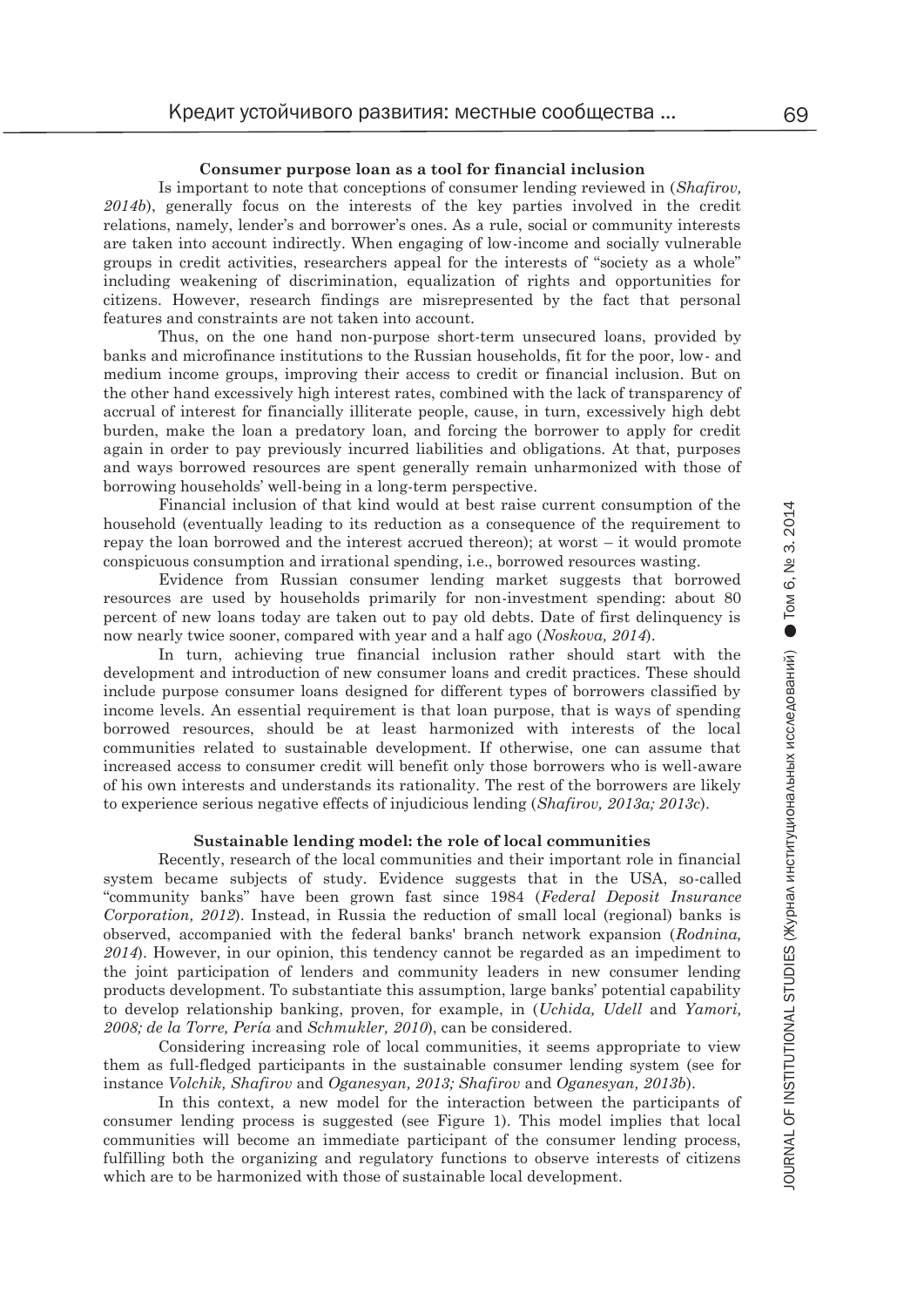

*Figure 1. Three models of interaction between the participants in consumer lending process (theoretical aspect). Source: (Shafirov, 2014b).*

The first model refers to the «traditional» view of interactions between the lender and the borrower, focusing mainly on terms of the loan agreement and its possible financial consequences related to credit risks estimation for the parties involved. The second model reflects inclusive, socially-oriented, "relationship" lending, group lending, and other similar lending schemes. Under this model, in addition to the direct interests of the lenders seeking increase in consumer loans sales with the maximum profit, lenders are supposed to take into account the external and long-term effects caused by lending, including influence of the ways borrowed resources are spent, on borrower's and lender's financial position. The third model, in turn, is supposed to include local communities as an additional full-fledged actor of the consumer lending system. At that, an important role of local communities is to contribute to reduction of lending and borrowing risks, by reducing information asymmetry between the parties involved, ensuring that best interests of the individual borrowers or borrowing households are protected, individual borrowers' interests being harmonized with those of local sustainable development.

The described model of lending process implies harmonization of interests of all three sides involved. For the local communities, sustainable development is a major priority for harmonizing the interests of its members. Despite different interpretations of sustainable development (see for instance *Peterson, 2008*), as well as related concepts, including ecological economics (measuring the contribution of four types of capital: natural, economic, social, and human), the Genuine Progress Indicator (GPI, positioned as an alternative to GDP), and the "ecological footprint" (measuring the biological power needed to maintain the community's lifestyle), the healthy environment, prosperous economy and social well-being are defined as the priorities for sustainable communities (*Power, 2004*).

It is an institutional perspective, however, which treats essential to work out accommodation among citizens with different interests (*Bromley, 1997 [Op. cit.: Schmid, P. 4*). In this way, the very notion of sustainable lending in the context of local development is suggested to be initially associated with the harmonization of the interests of communities' members.

According to the author's concept, the local communities' interests related to sustainable development, are quite consistent with the perspectives of sustainable consumer lending products development and implementation. In terms of sustainable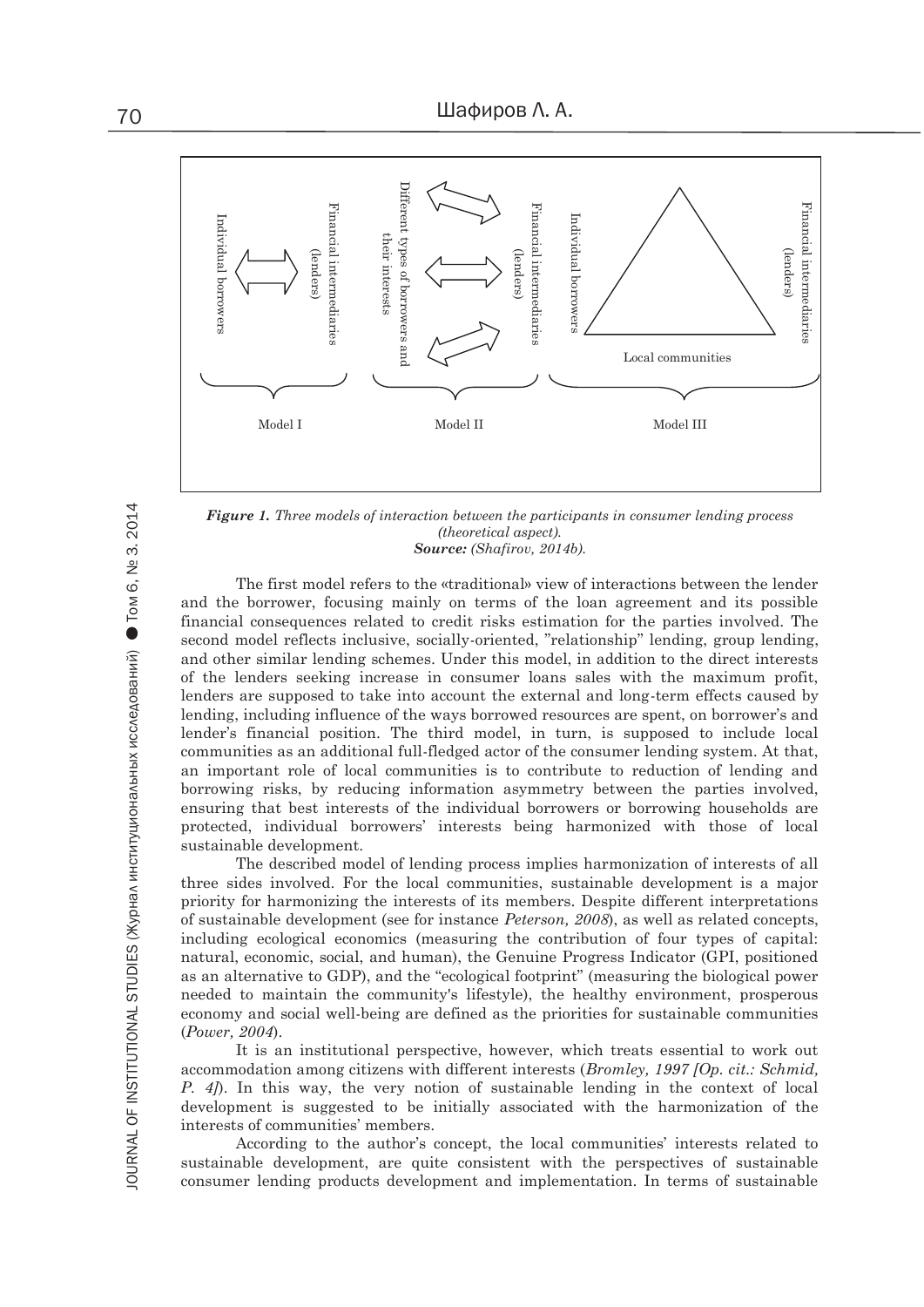lending, we suggest a notion of rational consumer  $\text{loan}^1$ , rationality being considered as a feature of a sustainable loan. In two next sections, characteristics of rational loan will be discussed in more detail.

### **Institutionalized rationality as the underlying principle for sustainable lending practices**

Problem of rational consumer behavior influenced by the social context initially refers to original institutionalist tradition (*Veblen, 1984; Bush, 1987*). While in neoclassical economics one must separate the context of socialization from the context of choice, institutionalist tradition treats economic rationality as socially and culturally determined (*Mirowski, 2013. P. 76*).

In turn, household consumption patterns influence credit behavior. Thus, lending and borrowing behavior are subject to institutional analytical framework to the extent in which results of credit activities are influenced or determined by beliefs and habits underlying existing institutions. As noted by A. Schmidt, "Individuals stick to certain customs even if costly because of their emotional commitment and selfidentity" (*Schmid, 2004. P. 8*).

Both rationality in praxeological sense (*Mises, 2000*) and instrumental notion of rationality focus on the means appropriate for achieving the goals, with goals and purposes of economic activity left aside (*Koslowski, 2000*). However, institutionalist tradition, namely, that of historical school, had initially presumed to include actors' purposes into the scope of economic analysis (*Ibid*).

Rationality viewing as the behavioral assumption, of voluntary individual economic choice between the given alternatives to provide better satisfaction at the least possible cost, can serve as an argument virtually justifying so-called "predatory", "asocial" lending practices.

From the perspectives of the borrower's behavioral motives, the key qualitative characteristic of credit behavior is the desire to meet the current needs, to overcome current financial pledge at the expense of future earnings, on the basis of his own perception of rationality. In fact, however, striving to meet the immediate needs may have nothing to do with the priorities of long-term sustainable development. As T. Veblen had shown, «serviceability» might actually be consistent with waste» (*Mirowski, 2013*).

Besides, ways of spending that are considered as appropriate and rational for the person who belongs to a certain social group or community, taking into account correspondence between the person's income and the purpose of spending, can be inappropriate and irrational for the person who belongs to another social group or community.

In this way, the very notion of sustainable rational lending closely tied with the borrower's expenditures financed by the borrowed money, in so far as these irrational expenditures can potentially cause negative effects, resulting in social and economic plight for households: risks of over-indebtedness, threats to local (territorial) development and risks for overall economic system via significant change of consumption patterns towards rejections of the investments or satisfying basic needs but towards consumption more fashionable imported goods.

To develop an analogy with J. Commons' definition of an institution as a collective action constraining, liberating, and expanding individual action, it is reasonable to treat an institution as "collective rationality aimed at achieving, individual rationality" (*Mirowski, 2013*). Viewing institutions as order of community functioning which serves particular purposes of its members (*Schmoller, 1920. P. 61 [Op. cit.: Yefimov, 2013]*), we can suggest the term "institutionalized rationality" to

<sup>&</sup>lt;sup>1</sup> Examples of rational consumer loans include: education loans used to pay for the expenses related to knowledge, skills and abilities required for working in local businesses; home improvement loans used to pay for home-related expenses (such as buying a home, gas central heating and insulation services); agricultural development loans for any purposes connected with agriculture, horticulture, market gardening; loans for collective purchasing (group buying) of fuel, clothes, and essentials; loans to pay for medical services, etc. (*Shafirov, 2013b; 2013d*).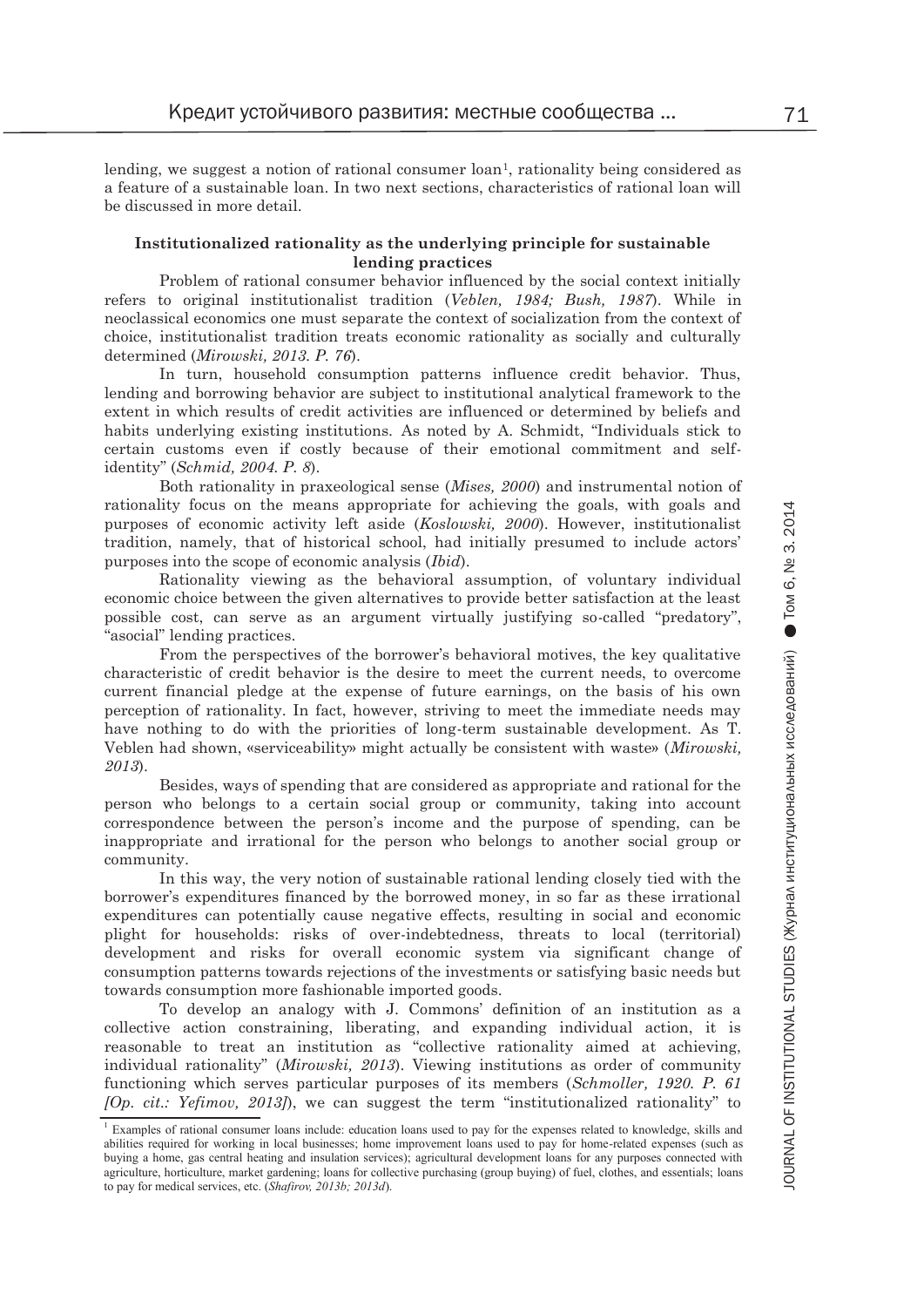describe a form of rationality which emphasizes that decision-making process should be aimed at long-term financial sustainability of the parties involved, not just to ensure need satisfaction in short-term perspective2. At that, replication of best practices demonstrated by members of the community, by other potential borrowers can serve as a factor stimulating endogenous behavioral change.

Necessity of shifting the research focus of economic theory from an "individual" toward a "citizen" as a member of certain communities, with his or her interests, rights and liabilities, is argued by V. Yefimov (*Yefimov, 2013*). According to G. Hodgson, it is unacceptable to treat an individual as a passive maximizer of "given" utility function who mechanically reacts under exogenous preferences between "given" alternatives (*Hodgson, 2013*). Meanwhile, the concept of given preferences neglects the possibility of development, implementation, and active promotion of the same alternatives.

For the potential borrowers, thereby, availability and affordability of credit products and services tailored as harmonized with the goals of both borrowing households' and local communities' sustainable development, is an important context of rationality as a feature of sustainable lending and borrowing practices.

It seems reasonable, in the light of the aforesaid, to suggest a set of principles to be to be regarded as key points in understanding the concept of institutionalized rationality<sup>3</sup> as the underlying principle for sustainable lending practices (*Shafirov* and *Oganesyan, 2013b*):

– viewing preferences as endogenous implies importance of learning processes, relevant information acquisition, and its interpretation by the parties involved (including not only financial and legal literacy level improving, but as well measures aimed at promotion and replication of successful sustainable credit practices);

– analyzing the borrower's creditworthiness as involving expected flows of incomes and expenses, estimation of assets and liabilities;

– positive effects of externalized benefits of credit practices on local development;

– arguments for government regulatory measures to be implemented by regional and municipal authorities for involving and harmonizing the interests of local banking community, entrepreneurial community, consumers' community and и regional and municipal authorities (*Shafirov, 2013d*);

– orientation of financial intermediaries toward positive impact of their lending activity on well-being of different social groups of borrowers through creation and active promotion of alternative – sustainable – loan products and credit practices.

The latter includes creation of rules promoting rational spending of borrowed resources, their institutionalization through habitialization among local communities' members, and further replication. We consider rational strategies of credit behavior of individual borrowers to be based on principles of sustainable lending and borrowing. Such consumer credit should be regarded as financial source for local sustainable development (*Shafirov* and *Oganesyan, 2013b; 2013e; Shafirov, 2014a*)*. Thus, rational credit practices are those which are more likely to have a positive impact on sustainable local development.*

<sup>&</sup>lt;sup>2</sup> The origins of the concept, in our view, are rooted in the old institutionalist tradition, according to which socio-economic system is not just a mechanic sum of utility/profit maximizing agents, but a result of agents' interaction, in which harmonization of individual benefit with the goals related to socio-economic development should become an imperative. J. Commons pointed out that economics, proceeding from the principle of scarce resources, examines the process of individual and society's welfare increase due to the best proportion of limiting and complementary factors combined – as a result of mutual services rendered by different classes to each other (*Commons, 2011. P. 385*).

<sup>3</sup> One should note that it is a focus on local community benefit that distinguishes between the concept of institutionalized rationality and that of bounded rationality (*Simon, 1978*). While the latter focuses on individual maximizing behavior under fundamental uncertainty and cognitive restrictions, institutionalized rationality as a behavioral assumption emphasizes economic choice not in terms of expected utility maximizing individual, but with an accent on citizen's decisions perceived in context of rights and liabilities resulting from repeated transactions. In turn, within the concept of adaptive rationality suggested by V. Volchik (*Volchik* and *Zotova, 2013*), seeking to choose the best variant is not even implied by the acting person, as this variant cannot be determined depending on other social or economic exchanges. As compared to the latter, concept of institutionalized rationality presupposes that the "best variant" is to be looked for, promoting the decision-making favorable for all community members in terms of sustainable development principles (including interests of the parties directly involved, aligned with the interests of other beneficiaries) (for more detail, see *Shafirov* and *Oganesyan, 2013b*).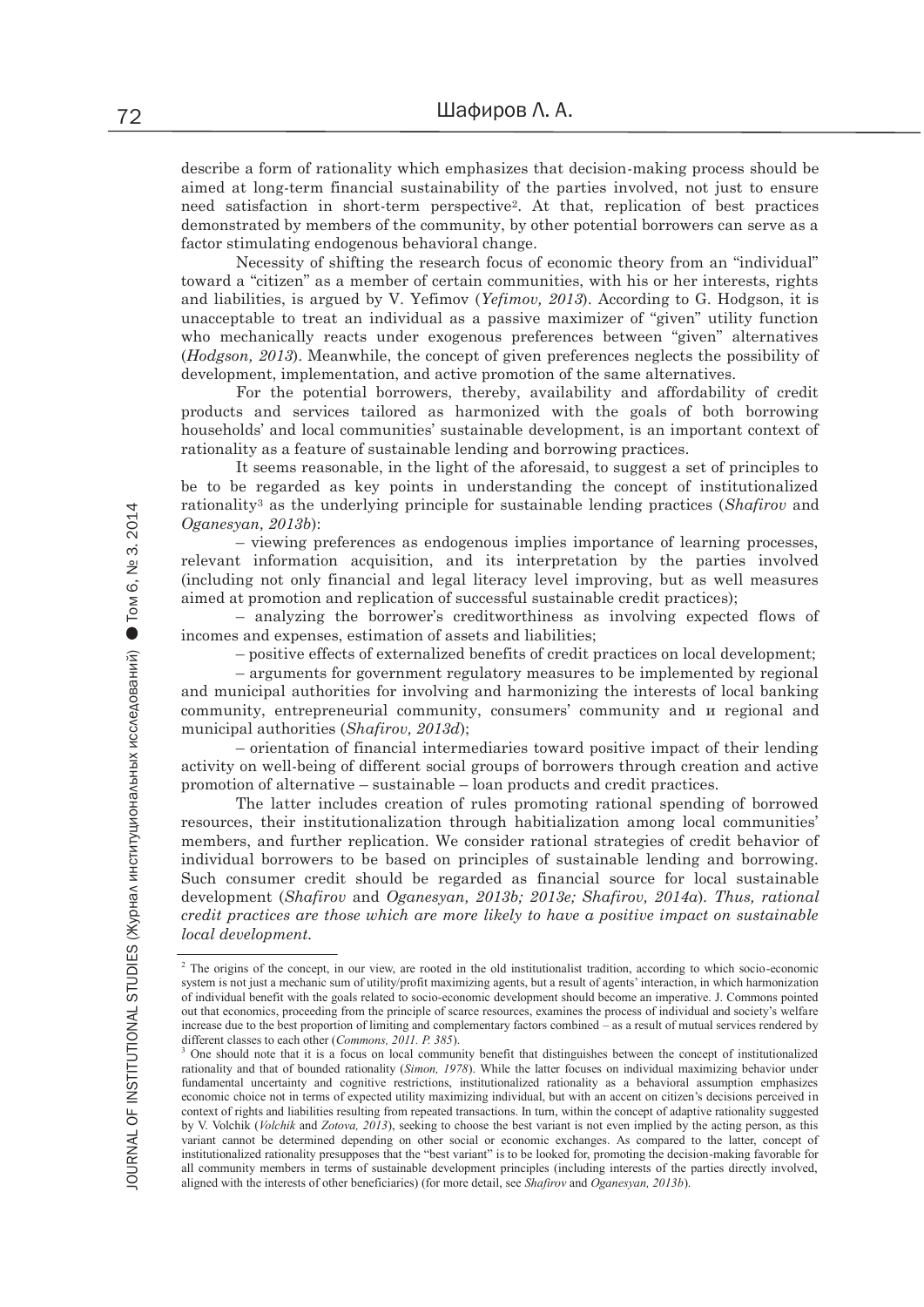## **Rational loan as an element for sustainable consumer lending**

In connection with the foregoing, one can conclude that financial intermediaries might use lending potential more intensively if designing and supplying new consumer loan products and credit practices. These, if harmonized, in terms and purposes, with the interests of local communities, can be transformed into the financial source of sustainable local development.

Previously we suggested (*Shafirov, 2013b*), that negative or positive effect of consumer lending depends on the households' motives for involvement in borrowing, procedures and purposes associated with using borrowed money, as well as price and non -price terms of the loan, and transaction costs related to the loan contract.

Consumer loan can be treated as having features of irrational, from both households' welfare and local sustainable development perspectives, if it is characterized at least by one of the features listed below:

1) price and non-price terms of consumer loans (including transaction costs) are worse than the market average in the borrower's territory of residence (nonmarketability of loan terms);

2) households do not use borrowed money received under the loan agreement to cover the expenses related to the acquisition of merit goods $4$ , or acquisition of goods, properties and materials necessary meet households' daily requirements (if any) (microlevel irrationality of borrowers' spending caused by lack of relevant information or information asymmetry, or due to social influence<sup>5</sup>);

3) households use borrowed money received under the loan agreement primarily to cover the expenses related to the acquisition of goods, services or works produced outside the region they are living in (meso-level irrationality of borrowers' spending) and/ or if households' consumption expenditures do not correspond to the priorities the local sustainable development priorities (defined in accordance with the strategic documents);

4) households use borrowed money received under the loan agreement primarily to cover the expenses related to the acquisition of goods, services or works produced outside the territory of the Russian Federation (macro-level irrationality of borrowers' spending);

5) household uses borrowed money received under the loan agreement to acquire income producing assets (either tangible or intangible), or to cover the expenses ensuring cost-savings in the future, but household's monthly payments on a loan exceed household income or exceed cost savings which had been planned before the loan was taken (loan as an inefficient investment);

6) household's debt burden is the reason that excessively low discretionary income left over is too small to cover the minimum subsistence level (households' overindebtedness).

Figure 2 illustrates the concept of generation of positive and negative effects of consumer lending depending on rationality of a loan purpose.

If number of households implementing irrational credit practices in a given area, region, or country, is sufficiently large, then the negative effect of such practices, other things being equal, under the influence of negative externalities effect, can spread to other households and to the entire economy.

In this way, the research on institutionalization of rational lending and borrowing principles as the elements of sustainable lending and borrowing, implies not only studying existing lending and borrowing patterns, but as well possible influences on them, – by involving groups of citizens in the rational lending process and transforming consumer loan products to avoid and prevent irrational spending.

### **Russian depressed mono-towns as the testing areas for implementing pilot sustainable lending programs**

According to the planned research, initiating the development and implementation of rational consumer loans, harmonized with the priorities of local

<sup>4</sup> See (*[Musgrave,](http://en.wikipedia.org/wiki/Richard_A._Musgrave) 1959*).

<sup>5</sup> See (*Leibenstein, 1993*).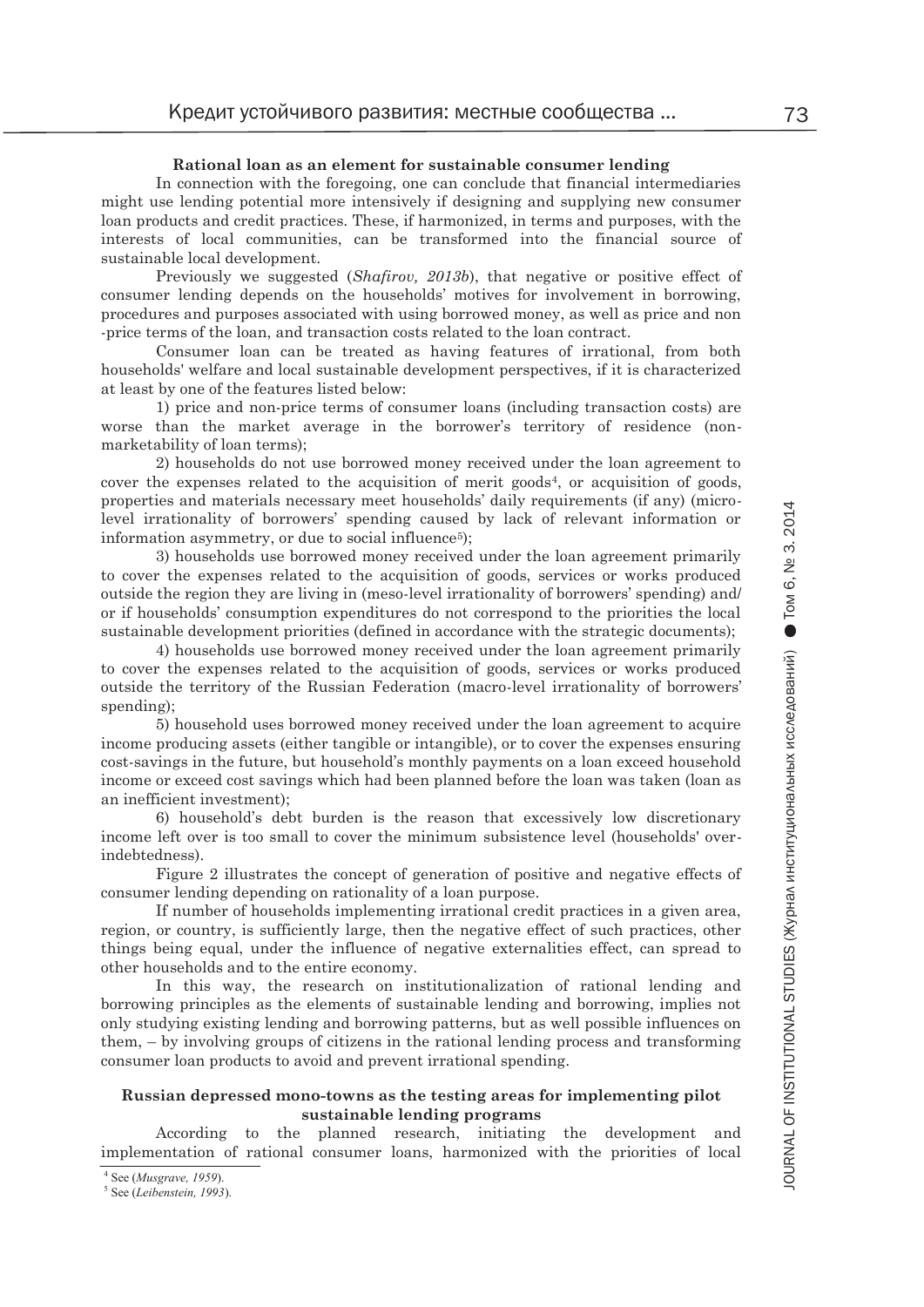

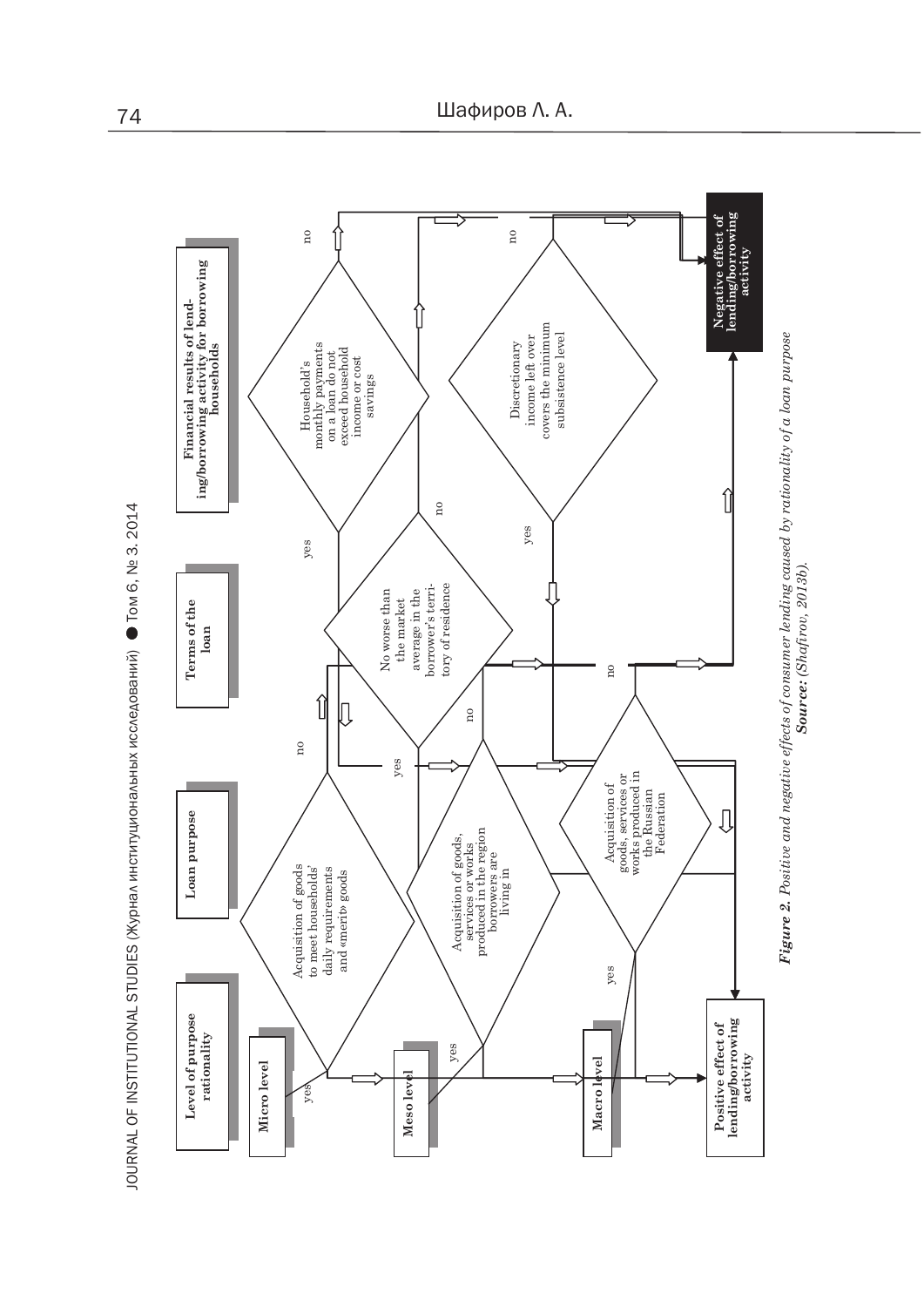sustainable development, is proposed to begin with low-income people, in particular, living in small depressed Russia's monotowns (*Shafirov, 2013b; 2013e; 2014a*). Monotowns residents are to be considered as including certain local communities.

In an earlier paper (*Shafirov, 2013e*) we have argued for existence of the credit potential among the population of small mono-towns of the Russian Federation which can be transformed in the future into consumer demand for the appropriate credit products; in (*Shafirov, 2013b*) preliminary findings shown that the residents of small Russia's mono-towns have the sustainable lending potential related to satisfaction of basic needs in the improvement of their living conditions. In addition, research results of D. Ibragimova (*Ibragimova, 2008*) revealed that more than a third of Russians have borrowing experience.

Research findings on financial behavior of Russians (*Kuzina, 2014*) show that people living in small settlements and remote areas demonstrate the greatest interest in the credit services, as well involvement in borrowing processes. Among them, high level of debt load is revealed<sup>6</sup>: 41 percent of borrowers, having monthly loan payments met, note their discretionary income below the minimum subsistence level for able-bodied citizens, 58 percent of the Russian households consider their own debt burden as excessive *(Ibid)*.

Previously we discussed (*Shafirov, 2014a; Shafirov* and *Oganesyan, 2013a*) a number of features related to property and financial status of Russia's small towns residents, with special attention paid to small depressed mono-industrial towns of the Russian Federation, that can be viewed as constraining factors impeding redirection of household spending financed through borrowing from irrational toward rational practices.

In addition, borrowing patterns in Russia's remote areas are largely determined by the imitative consumer model (*Grigoryev* and *Salmina, 2011. P. 216*) which is, in turn, follows consumption patterns entrenched in big cities and based primarily on the desire to maintain or advance one's social status, stimulated by aggressive advertising, through certain images and symbols (*Radaev, 2005*). These features form the basis for economic behavior, as well as irrational decision-making related to the loan purpose. As a result, over-indebtedness of the residents in Russia's small towns and rural areas occurs.

To activate households' demand for rational loan products (that are lacking features of irrationality), it seems very important to change behavioral norms, which influence, in particular, borrowing patterns. Findings by D. Thatcher, University of Michigan (*Thacher, 2006*) indirectly suggest feasibility of changing embedded borrowing patterns through popularization and replication of the best practices of rational consumer lending. Regional and municipal authorities, being interested in promoting the best practices of rational consumer lending, have necessary financial and information resources at their disposal.

For small mono-industrial towns of the Russian Federation, sustainable lending concept is needed, regional and municipal authorities to develop and implement the concept in assistance with local communities of financial intermediaries, entrepreneurs and consumers. Role of regional and municipal authorities, especially – in depressive areas, under municipal budget deficits, – is to coordinate actions of the participants of consumer lending system, to assist them in acquiring relevant information on price and non-price terms of the loans to make a rational choice. One of the possible directions for regional or municipal authorities is to support practical implementation and replication of such sustainable practices within the testing areas (see for instance experience of demonstration-technological ground in town of Gukovo, Rostov region (*Donchevsky, Shafirov* and *Ustina, 2013*)).

**Economic policies to institutionalize sustainable lending in depressed areas** Designing and implementing elements of institutional policies, particularly by

<sup>6</sup> The corresponding share of the debt has doubled, reaching 38 percent (*Center for Macroeconomic Research …, 2013. P. 4*).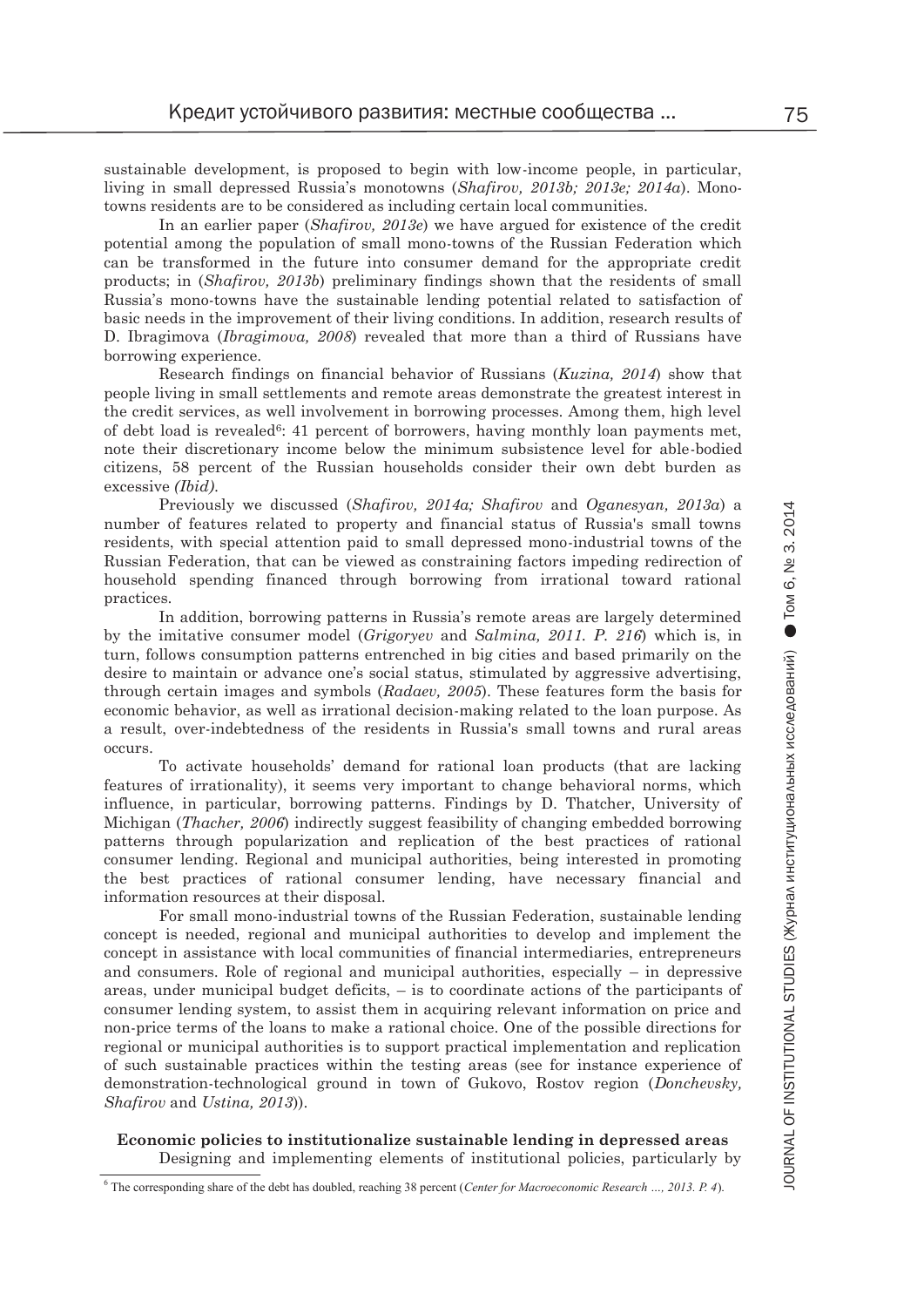the regional and municipal authorities, considering their motivating interests an possible coordinative role (*Shafirov, 2013d*), it is possible to correct irrational borrowing patterns through implementing pilot sustainable loans to finance households projects in depressed areas.

The concept we should proceed from is that of affordable credit (*Deeming, Collard* and *Hayes, 2011. P. 12*), defined as one of the key elements of "financial inclusion", involves both affordability and appropriateness of the loan for people on low and minimum incomes, implying:

1) availability of loans, offered by financial intermediaries, specially suited to livelihood needs of the poor, low-income and excluded families;

2) adequacy, correspondence of price and non-price terms of the loan with financial abilities of the poor, low-income and excluded families, "feasibility" of debt burden.

It is essential therefore to overcome factors constraining access to credit of the poor, low-income and disadvantaged groups living in depressed areas (*United Nations…, 2008*). Among supply side constraints are:

– doubtful profitability of lending to the low-income groups, high transaction costs related to loan servicing and contract enforcement, high information asymmetry, poor or non-verifiable credit history;

– low stimulus to design new financial products and services to help meet the need of low-income citizens;

– lack of personnel qualifications and motivation to improve it which is likely to result in poor understanding of needs of low-income groups;

– poor geographic coverage, low suitability of existing delivery channels to achieve disadvantaged groups, underdeveloped infrastructure;

– imperfect laws ( high capital requirements for banks and other financial intermediaries, etc.).

In turn, demand side constraints are the following:

– need for specific financial services and its price and non-price terms, due to the lack of available consumer goods, caused by specificity of financial and property status (*Shafirov, 2014a; Shafirov* and *Oganesyan, 2013a*), "imitative" consumption model (*Grigoryev* and *Salmina, 2011. P. 216*) determining prevalent borrowing behavior patterns;

– characteristics of human capital that cause difficulties in accessing financial services and their use (low levels of financial and legal literacy, difficulties in the interpretation of relevant information resulting in inadequate risks assessment, lack of incentives and motives for personal development, risks of "social default"; factors for self exclusion related to perceptions about complexity of procedures, skills of bank staff, inadequate social status);

– infrastructure constraints, causing difficulties in getting access to financial services provided by banks and other financial intermediaries, as well as to information on the services;

– increased lender's requirements (including minimum credit score requirements, i.e., good credit history, high down payment requirements, collateral requirements etc.);

– imperfect laws (limited range of assets as eligible collateral, other prohibitions and restrictions).

A realistic and practical approach to implementing regional and municipal policies for institutionalizing sustainable lending in depressed mono-towns implies applying strategies to overcome both the supply and demand side constraints listed above to develop and promote rational consumer loans and credit practices.

At that, regional and municipal authorities are to support the implementation of policies aimed at developing and promoting sustainable loans and practices to increase consumer credit availability and affordability for population in depressed mono-towns, as Figure 3 illustrates.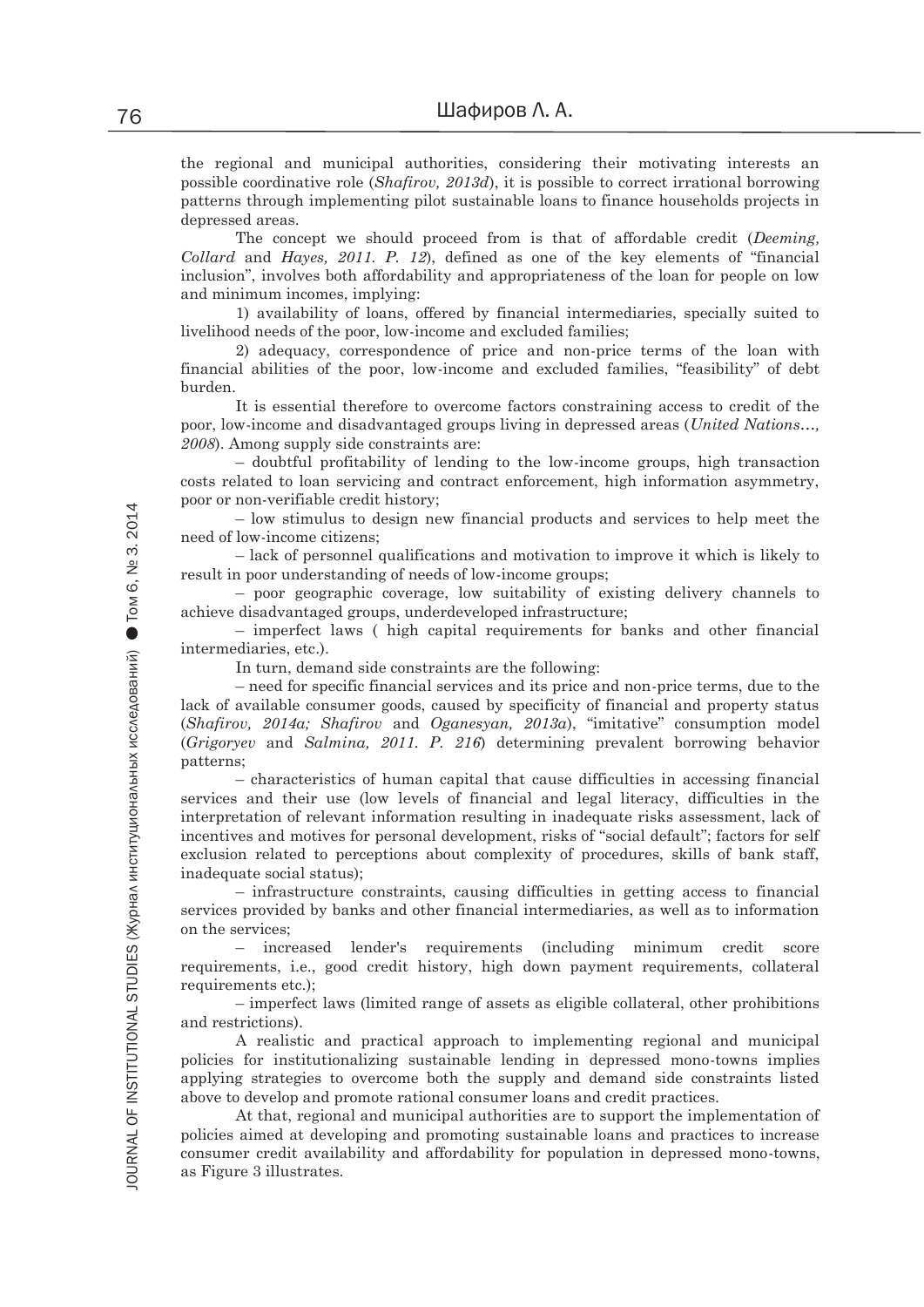

*Figure 3. Implementing and promoting sustainable lending: regional and municipal policies*

## **Conclusions and suggestions for future research**

The research gap shows the lack of attention of studies on differences of group of borrowers and their interests, to retail product and service development aimed at harmonization of interests of consumer lending system participants. Meanwhile, achieving true financial inclusion should start with the development and introduction of new consumer lending products and practices of sustainable lending and borrowing.

A new model for the interaction between the participants of consumer lending process is suggested, implying local communities to become an immediate participant of the consumer lending process, fulfilling both the organizing and regulatory functions to observe interests of citizens which are to be harmonized with those of sustainable local development.

Rational strategies of credit behavior of individual borrowers, considered as based on principles of sustainable lending and borrowing, should be regarded as financial source for local sustainable development.

Institutionalization of rational lending and borrowing principles as the elements of sustainable lending and borrowing implies altering existing irrational credit practices and transforming consumer loan products to avoid and prevent irrational spending.

Russian mono-industrial towns could be viewed as the testing areas for such projects. Regional or municipal authorities should provide support to practical implementation and replication of such sustainable lending and borrowing practices. At that, both the supply and demand side constraints should be overcome.

It seems reasonable to assume that development, successful implementation and promotion of such rational loans could potentially be viewed as one of the important instruments for sustainable development of borrowers (including their human and social capital) and local communities, suggesting ways to help mono-towns inhabitants overcome chronic poverty<sup>7</sup> and reduce social tension, increasing both the effectiveness of

<sup>7</sup> Examples of such programs see for example in (*UN-HABITAT, undated*).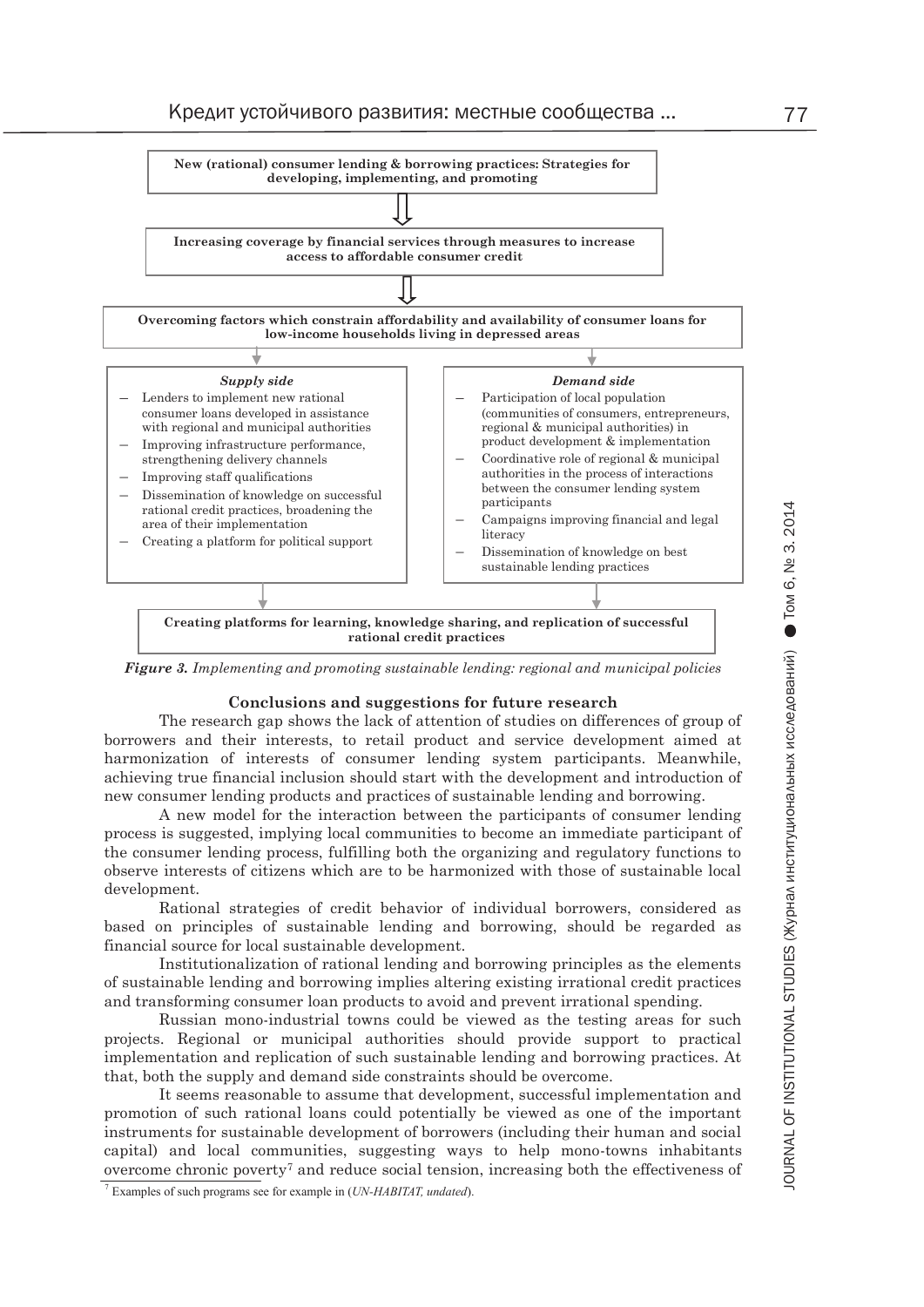regional and municipal authorities' activities and the confidence of citizens in their public institutions.

Since there is a lack of studies and official statistics on Russian municipalities concerning households' debt burden, it seems very important to suggest statistical data collection and cross-municipal comparisons as the areas for further research. Furthermore, perspectives on implementing sustainable lending and borrowing practices include identification of institutions (and "working rules" related to them) which impede consumer lending rationalization, in particular, in small depressed mono-industrial towns.

A series of cross-country comparisons which could provide information on levels of overindebtedness and loan purposes can be as much useful. Such studies should be aimed at revealing the influence of lending activity on local economic development and interregional disparities, as well as perspectives of implementation of rational lending and borrowing practices to promote sustainable local economic development in different countries.

#### *СПИСОК ЛИТЕРАТУРЫ*

*Веблен Т.* (1984). Теория праздного класса: экономическое исследование институций. М.: Прогресс.

*Вольчик В. В., Шафиров Л. А.* и *Оганесян А. А.* (2013). Институциональный дизайн и механизмы регулирования рынка потребительского кредитования депрессивных территорий // *Вопросы регулирования экономики (Journal of Economic Regulation)*, Т. 4, № 4, с. 41-59. (http://www.hjournal.ru/pdf/JER\_4.4\_2013/ JER\_4.4\_2013/jer\_4.4-5.pdf).

*Григорьев Л. М.* и *Салмина А. А.* (2011). Потребительское кредитование и социально-экономическое положение домохозяйств в условиях кризиса, с. 209–234 / В кн. *Григорьев Л. М., Зубаревич Н. В., Хасаев Г. Р. (ред.)* (2011). Российские регионы: экономический кризис и проблемы модернизации. М.: ТЕИС, 357 с.

*Дончевский Г. Н., Шафиров Л. А.* и *Устина Н. А.* (2013). Демонстрационнотехнологический полигон как средство инноватизации результатов научной деятельности в области управления муниципальными образованиями // *Вопросы регулирования экономики (Journal of Economic Regulation)*, Т. 4, № 2, с. 69–86.  $(\text{http://www.hjournal.ru/pdf/JER } 4.2 \ 2013/JER } 4.2-10.pdf).$ 

*Ефимов В. М.* (2013). От машин удовольствия к моральным сообществам (Размышления над новой книгой Джеффри Ходжсона) // *Journal of Institutional Studies (Журнал институциональных исследований)*, Т. 5, № 2, с. 7-47. (http:// ecsocman.hse.ru/data/2013/08/10/1251247886/jis5.2-2.pdf).

*Ибрагимова Д. Х.* (2008). Потребности населения в кредитных ресурсах / В кн.: *Овчарова Л. Н. (отв. ред.)* (2008). Российские домохозяйства накануне финансового кризиса: доходы и финансовое поведение. М.: Независимый институт социальной политики, 208 с.

*Коммонс Дж.* (2011). Правовые основания капитализма. М.: Издательский дом высшей школы экономики.

*Кузина О. Е.* (2014). Динамика пользования банковскими кредитами и долговой нагрузки россиян (2009–2013 гг.) // Конференции НИУ ВШЭ. (http:// regconf.hse.ru/uploads/d2e5b845f9e4ae440a74404de6dffe6f25ec381d.pdf – Дата обращения: 15.04.2014).

*Лейбенстайн Х.* (1993). Эффект присоединения к большинству, эффект сноба и эффект Веблена в теории покупательского спроса / В кн. *Гальперин В. М. (ред.)* Теория потребительского поведения и спроса. СПб.: Экономическая школа.

*Майровски Ф.* (2013). Философские основания институционалистской экономики. Часть 2 // *Terra Economicus*, Т. 11, № 3.

*Мизес Л.* (2000). Человеческая деятельность: Трактат по экономической теории. М.: Экономика.

*Носкова Е.* (2014). Просрочка молодеет. Заемщики стали хуже обслуживать кредиты // Российская газета, 26 августа. (http://www.rg.ru/2014/08/26/kredity.html).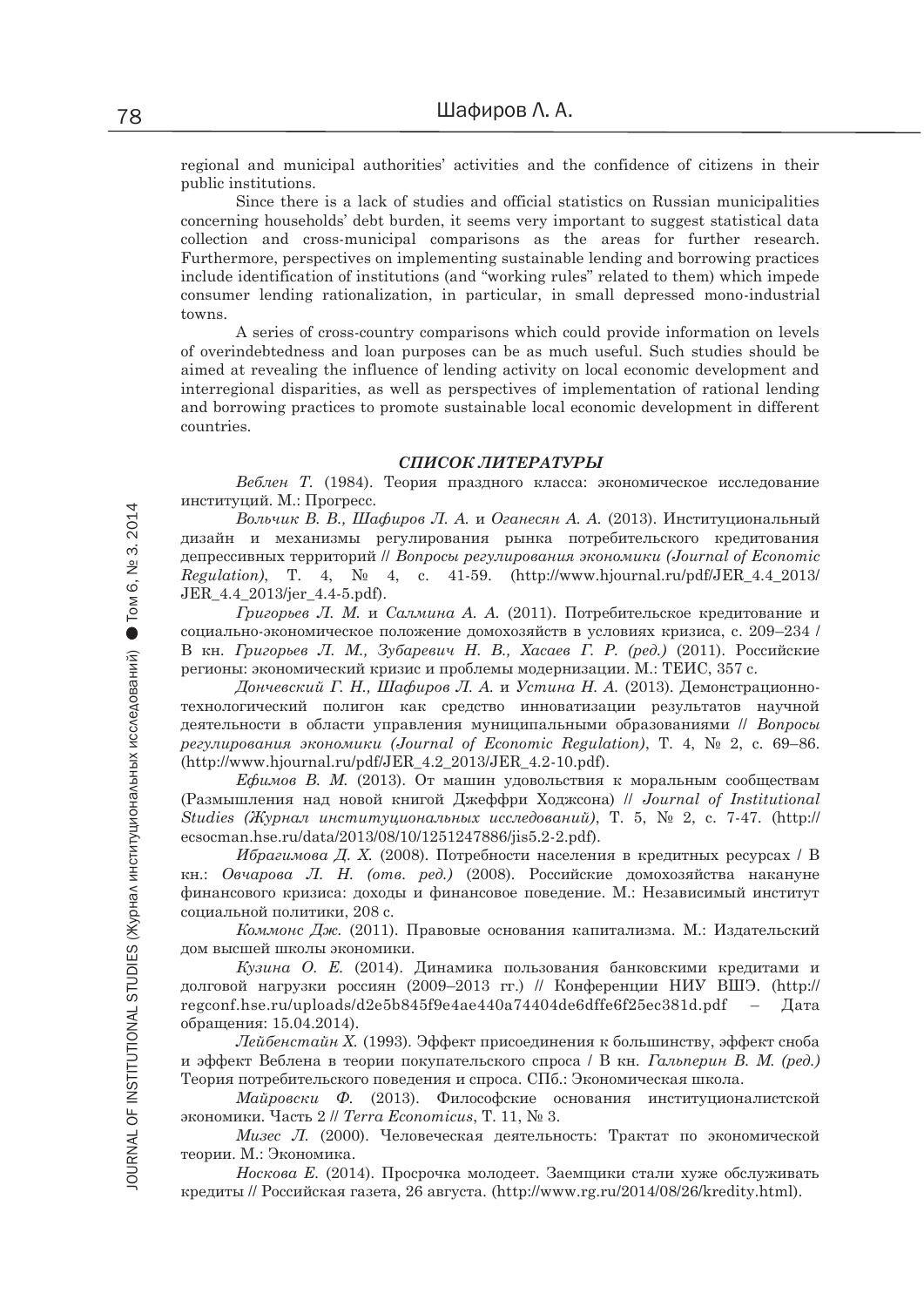*Радаев В. В.* (2005). Социология потребления: основные подходы // *Федеральный образовательный портал «Экономика. Социология. Менеджмент»*. ([http://ecsocman.hse.ru/data/838/062/1217/001\\_radaev\\_2005-1.pdf\).](http://ecsocman.hse.ru/data/838/062/1217/001_radaev_2005-1.pdf)

*Роднина А. Ю.* (2014). Факторы конкуренции на российском рынке банковских услуг: региональный аспект // *Теоретическая экономика*, № 1. (http:// www.theoreticaleconomy.info/articles/788.pdf).

*Центр макроэкономических исследований Сбербанка России*. Кредитное поведение населения: результаты опросов и эконометрическое моделирование. 2013. (http://www.sberbank.ru/common/img/uploaded/analytics/2013/macro\_13082013.pdf).

*Шафиров Л. А.* (2013а). Повышение социальной эффективности кредитования населения как императив устойчивого развития // *Journal of Economic Regulation (Вопросы регулирования экономики)*, Т. 4, № 1, с. 124–134. (http:// www.hjournal.ru/pdf/JER\_4.1\_2013/JER\_4.1\_2013/JER\_4.1-17.pdf).

*Шафиров Л. А.* (2013б). Концепция оценки наличия потенциала рационального кредитования населения малых монопрофильных городов РФ (на примере кредитования домохозяйств для улучшения их жилищных условий) // *Теrrа Economicus*, Т. 11, № 3, ч. 3, с. 20-30. (http://sfedu.ru/evjur/data/2013/journal11.3.3.pdf).

*Шафиров Л. А.* (2013в). Роль органов местного самоуправления в системе кредитования населения: координирование в интересах предпринимательского сообщества региона // *Теrrа Economicus*, Т. 11, № 4, с. 90-101. (http://sfedu.ru/evjur/ data/2013/journal11.4.1.pdf).

*Шафиров Л. А.* (2013г). Жилищные условия домохозяйств малых монопрофильных городов РФ как основа оценки потенциала рационального кредитования жителей // *Теrrа Economicus*, Т. 11, № 4, часть 3, с. 208-217. (http:// sfedu.ru/evjur/data/2013/journal11.4.3.pdf).

*Шафиров Л. А.* (2014). Гармонизация интересов устойчивого развития территорий, заемщиков и кредиторов как основа программ разработки и внедрения кредитных продуктов для населения (обзор исследований) // *Terra Economicus*, Т. 12, № 2, с. 88-108. (http://sfedu.ru/evjur/data/2014/journal12.2.pdf).

*Шафиров Л. А.* и *Оганесян А. А.* (2013a). Потребительское кредитование населения как фактор экономического роста и благосостояния домохозяйств депрессивных территорий (обзор литературы) // *Теrrа Economicus*, Т. 11, № 4, ч. 2, с. 175-181. (http://sfedu.ru/evjur/data/2013/journal11.4.2.pdf).

*Шафиров Л. А.* и *Оганесян А. А.* (2013б). Рационализация потребительского кредитования в интересах местного экономического развития сквозь призму институциональной экономической теории // *Terra Economicus*, Т. 11, № 4, часть 3, с. 27-42. (http://sfedu.ru/evjur/data/2013/journal11.4.3.pdf).

*Bromley D. W.* (1997). Rethinking Markets // *American Journal of Agricultural Economics*, vol. 79, pp. 1383–1393.

*Bush P. D.* (1987). The Theory of Institutional Change // *Journal of Economic Issues*, vol. XXI, no. 3, pp. 1075–1116.

*De la Torre A., Martinez Peria M. S.* and *Schmukler S. L.* (2010). Bank involvement with SMEs: Beyond relationship lending // *Journal of Banking & Finance*, no. 34, pp. 2280–2293.

*Deeming C., Collard S.* and *Hayes D.* (2011). Affordable credit: Lessons from overseas. A report prepared for Consumer Focus by the Personal Finance Research Centre (PFRC) University of Bristol. (http://www.consumerfocus.org.uk/files/2011/08/ Affordable-credit-Lessons-from-overseas.pdf).

*Demirguc-Kunt A.* and *Klapper L.* (2012). Measuring Financial Inclusion. The Global Findex Database // *Policy Research Working Paper* no. 6025. The World Bank, Development Research Group, Finance and Private Sector Development Team.

*Federal Deposit Insurance Corporation* (2012). FDIC Community Banking Study. (http://www.fdic.gov/regulations/resources/cbi/study.html).

*Friexas X.*, *Rochet J.-C.* (1999). Microeconomics of banking. Cambridge: Massachusetts Institute of Technology.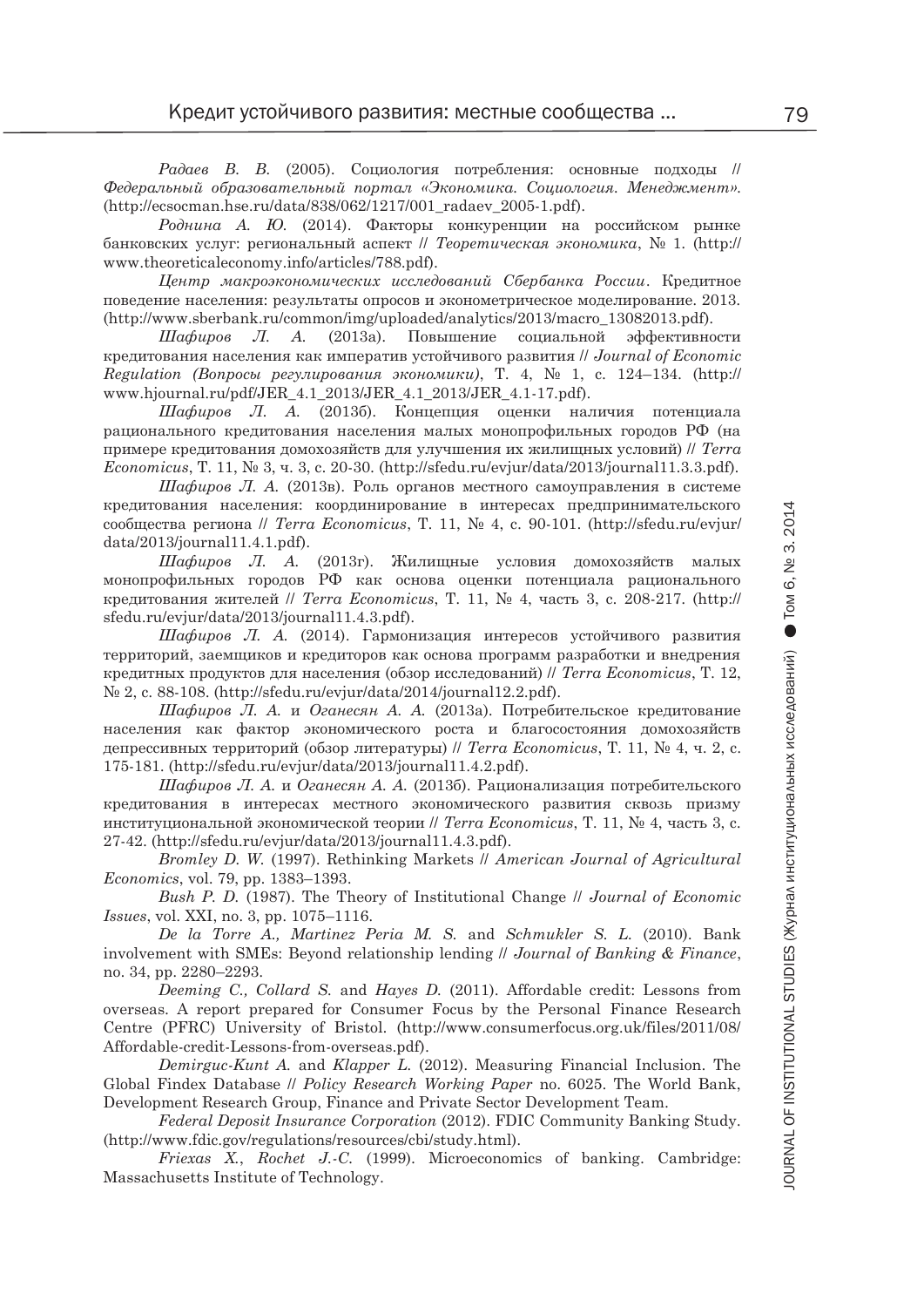*Hodgson G. M.* (2013). From pleasure machines to moral communities: an evolutionary economics without homo economicus. Chicago and London: The Chicago University Press.

*Koslowski P.* (2000). The theory of ethical economy as a cultural, ethical, and historical economics: economic ethics and the historist challenge, pp. 3–15 / In *Koslowski P. (ed.)* (2000). Contemporary Economic Ethics and Business Ethics. Springer-Verlag Berlin Heidelberg, 266 p.

*[Musgrave R](http://en.wikipedia.org/wiki/Richard_A._Musgrave). A.* (1959). The theory of public finance. New York: McGraw-Hill.

*Peterson T.* (2008). A comparative analysis of sustainable community frameworks. Prepared for: *ICLEI – Local Governments for Sustainability.* (http:// www.icleiusa.org/action-center/affecting-policy/Sustainability%20Framework% 20Analysis.pdf).

*Power A.* (2004). Sustainable communities and sustainable development: a review of the sustainable communities plan. (http://sticerd.lse.ac.uk/dps/case/CR/ CASEreport23.pdf).

*Schmid A. A.* (2004). Conflict and cooperation: institutional and behavioral economics. Oxford: Blackwell Publishing.

*Shafirov L. A.* (2013). Consumer lending boom and socially responsible crediting of households in the Russian Federation // *Journal of Economic Regulation*, vol. 4, no. 3, pp. 121–131. (http://www.hjournal.ru/pdf/JER\_4.3\_2013/jer\_4.3-12.pdf).

*Shafirov L. A.* (2014). Consumer lending as impediment and financial source for the sustainable development of the depressed mono-towns (Research proposal) // *Journal of Economic Regulation*, vol. 5, no. 1, pp. 116–127.

*Thacher D.* (2006) The normative case study  $\parallel$  *AJS*, vol. 111, no. 6, pp. 1631– 1676. (http://serendip.brynmawr.edu/local/scisoc/grad/ideaforum/Thacher.pdf).

*Uchida H., Udell G. F.* and *Yamori N.* (2008). Loan Officers and Relationship Lending to SMEs // *Federal Reserve Bank of San Francisco. Working Paper* 2008-17. (http://www.frbsf.org/publications/economics/papers/2008/wp08-17bk.pdf).

*UN-HABITAT* (undated). Programmes. The United Nations Human Settlements Programme, UN-HABITAT. [\(http://mirror.unhabitat.org/categories.asp?catid=33\).](http://mirror.unhabitat.org/categories.asp?catid=33)

*United Nations Development Programs* (2008). Poverty Reduction Programme – Financial Inclusion, 34 p. Version: 22 October. Project Brief: Financial Inclusion. (http:// www.undp.org/content/dam/undp/documents/projects/IND/00049804\_Project% 20Document%20-%2061074.pdf).

*Volchik V. V.* and *Zotova T. A.* (2013). Adaptive rationality in the evolutionary and behavioral perspectives // *Middle-East Journal of Scientific Research*, vol. 17 (10), pp. 1488–1497 (DOI: 10.5829/idosi.mejsr.2013.17.10.12328).

#### *REFERENCES*

*Veblen T.* (1984). The theory of leisure class. An economic study of institutions. Moscow, Progress Publ. (In Russian).

*Volchik V. V., Shafirov L. A.* and *Oganesyan А. А.* (2013). Institutional design and mechanisms of regulation of the consumer credit market in depressed territories. *Journal of Economic Regulation*, vol. 4, no. 4, pp. 41–59. (http://hjournal.ru/journals/ jer.htm). (In Russian).

*Grigoryev L. M.* and *Salmina A. A.* (2011). Consumer behavior and households' socio-economic position at a time of crisis, pp. 209–234 / In: Grigoryev L. M., Zubarevich N. V. and Khasaev G. R. (eds.) (2011). Russian regions: economic crisis and problems of modernization. Moscow, TEIS Publ., 357 p. (In Russian).

*Donchevsky G. N., Shafirov L. A.* and *Ustina N. A.* (2013). Demonstrationtechnological ground as a means of scientific findings implementation in municipal governance. *Journal of Economic Regulation*, vol. 4, no. 2, pp. 69–86. (http:// www.hjournal.ru/pdf/JER\_4.2\_2013/JER\_4.2-10.pdf). (In Russian).

*Yefimov V. M.* (2013). From pleasure machines to moral communities (reflections on a new book by Jeffrey Hodgson). *Journal of Institutional Studies*, vol. 5, no. 2, pp. 7– 47. (http://mpra.ub.uni-muenchen.de/49024/1/MPRA\_paper\_49024.pdf – Access Date: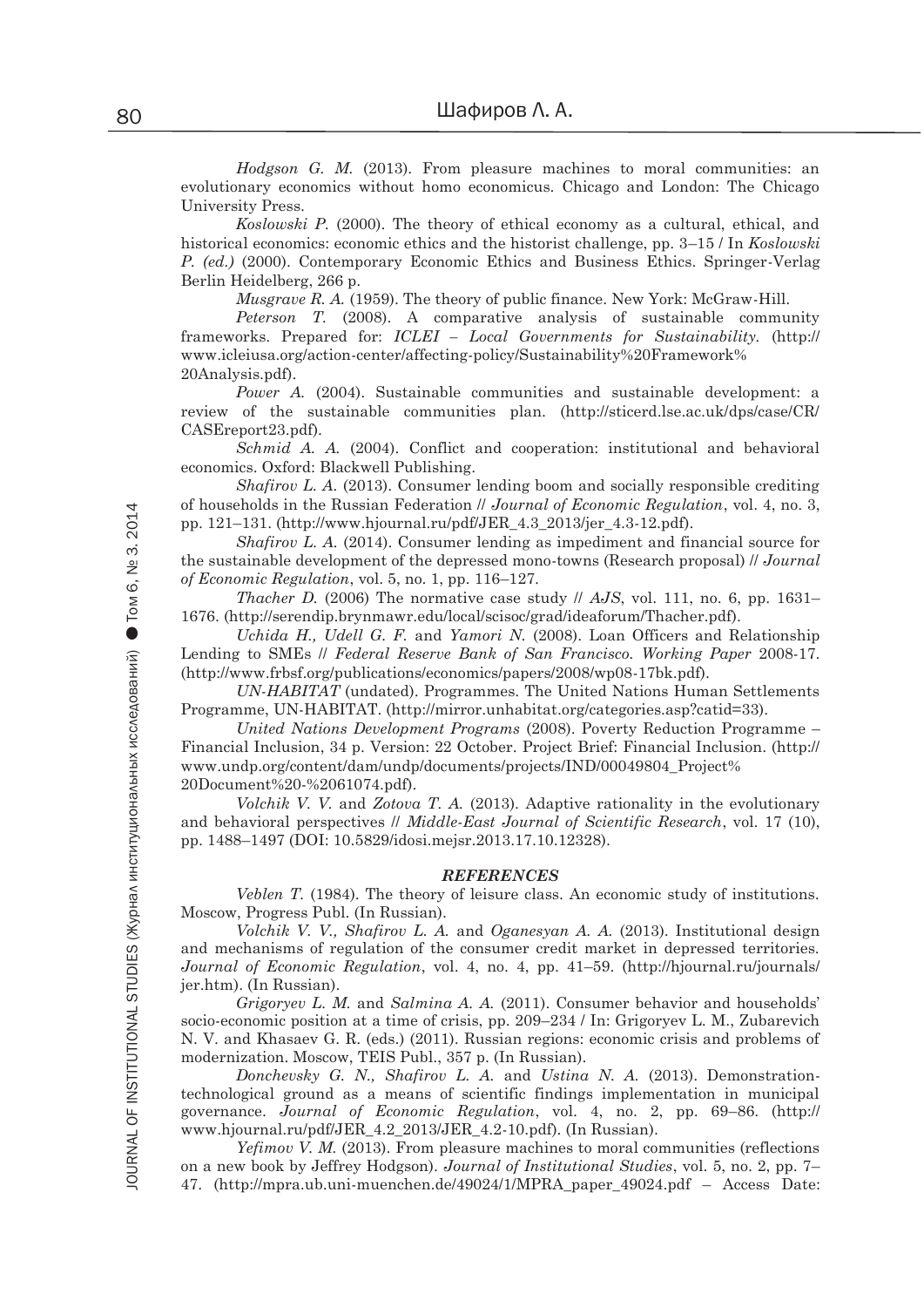01.11.2013). (In Russian).

*Ibragimova D. Kh.* (2008). Needs of the population in credit resources / In: *Ovcharova L.N. (ex. ed.)* (2008). Russian households before the financial crisis: income and financial behavior. Moscow, Independent Institute for Social Policy, 208 p. (In Russian).

*Commons J. R.* (2011). Legal foundations of capitalism. Moscow, Publ. House of Higher School of Economics, 416 p. (In Russian).

*Kuzina О. Е.* (2014). Dynamics of Russians' bank loans and debt burden (2009– 2013). (http://regconf.hse.ru/uploads/d2e5b845f9e4ae440a74404de6dffe6f25ec381d.pdf – Access Date: 15.04.2014). (In Russian).

*Leibenstein H.* (1993). Bandwagon, Snob, and Veblen effects in the theory of consumers' demand / In *Galperin V. M.* (ed.) Theory of consumer behavior and consumer demand. St-Petersburg, Publ. House of Higher School of Economics. (In Russian).

*Mirowski Ph.* (2013). The philosophical bases of institutionalist economics. Part 2. *Terra Economicus*, vol. 11, no. 3, pp. 72–88. (In Russian).

*Mises L. von* (2000). Human action: a treatise on economics. Moscow, Ekonomika Publ., 878 p. (In Russian).

*Noskova Е.* (2014). Delinquency grows younger. Borrowers began to service the loans worse. *Rossiyskaya gazeta*, August 26. (http://www.rg.ru/2014/08/26/kredity.html). (In Russian).

*Radaev V. V.* (2005). Sociology of consumption: the main approaches. ([http://](http://ecsocman.hse.ru/data/838/062/1217/001_radaev_2005-1.pdf) [ecsocman.hse.ru/data/838/062/1217/001\\_radaev\\_2005-1.pdf\).](http://ecsocman.hse.ru/data/838/062/1217/001_radaev_2005-1.pdf) (In Russian).

*Rodnina A. Yu.* (2014). Competitive factors in the Russian banking market: a regional perspective. *Theoretical Economy*, no. 1. (http://www.theoreticaleconomy.info/ articles/788.pdf). (In Russian).

*Center for Macroeconomic Research of Sberbank of Russia*. Credit behavior of the population: the results of surveys and econometric modeling. 2013. (http:// www.sberbank.ru/common/img/uploaded/analytics/2013/macro\_13082013.pdf). (In Russian).

*Shafirov L. A. (2013a).* Improving the social efficiency of lending to individuals as sustainable development imperative. *Journal of Economic Regulation*, vol. 4, no. 1, pp. 124–134. (http://www.hjournal.ru/pdf/JER\_4.1\_2013/JER\_4.1\_2013/JER\_4.1-17.pdf). (In Russian).

*Shafirov L. A.* (2013b). The concept of assessing the availability of capacity for sustainable lending to households living in Russian monotowns (purpose-loans to households to improve their housing conditions case). *Теrrа Economicus*, vol. 11, no. 3, part 3, pp. 20–30. (http://sfedu.ru/evjur/data/2013/journal11.3.3.pdf). (In Russian).

*Shafirov L. A.* (2013d). The role of local authorities in the lending to individuals system: coordinating for the regional entrepreneurial community benefits. *Теrrа Economicus*, vol. 11, no. 4. (http://elibrary.ru/item.asp?id=21061514). (In Russian).

*Shafirov L. A.* (2013e). Russian monotowns residents' living conditions as the basis for estimation of households' sustainable lending potential. *Теrrа Economicus*, vol. 11, no. 4, part 3, pp. 208–217. (http://sfedu.ru/evjur/data/2013/journal11.4.3.pdf). (In Russian).

*Shafirov L. A.* (2014b). Harmonizing the interests of lenders and borrowers with the goals of sustainable territorial development: the basis for product development in retail banking (A survey of the literature). *Terra Economicus*, vol. 12, no. 2, pp. 88–108. (http://sfedu.ru/evjur/data/2014/journal12.2.pdf). (In Russian).

*Shafirov L. A.* and *Oganesyan А. А.* (2013a). Consumer lending as the factor for sustainable growth and household welfare in depressed areas (literature review). *Теrrа Economicus*, vol. 11, no. 4, part 2, pp. 175–181. (http://sfedu.ru/evjur/data/2013/ journal11.4.2.pdf). (In Russian).

*Shafirov L. A.* and *Oganesyan А. А.* (2013b). Consumer lending rationalization for the local development benefits: an institutional approach. *Теrrа Economicus*, vol. 11, no. 4, part 3, pp. 27–42. (http://sfedu.ru/evjur/data/2013/journal11.4.3.pdf). (In Russian).

*Bromley D. W.* (1997). Rethinking markets. *American Journal of Agricultural*